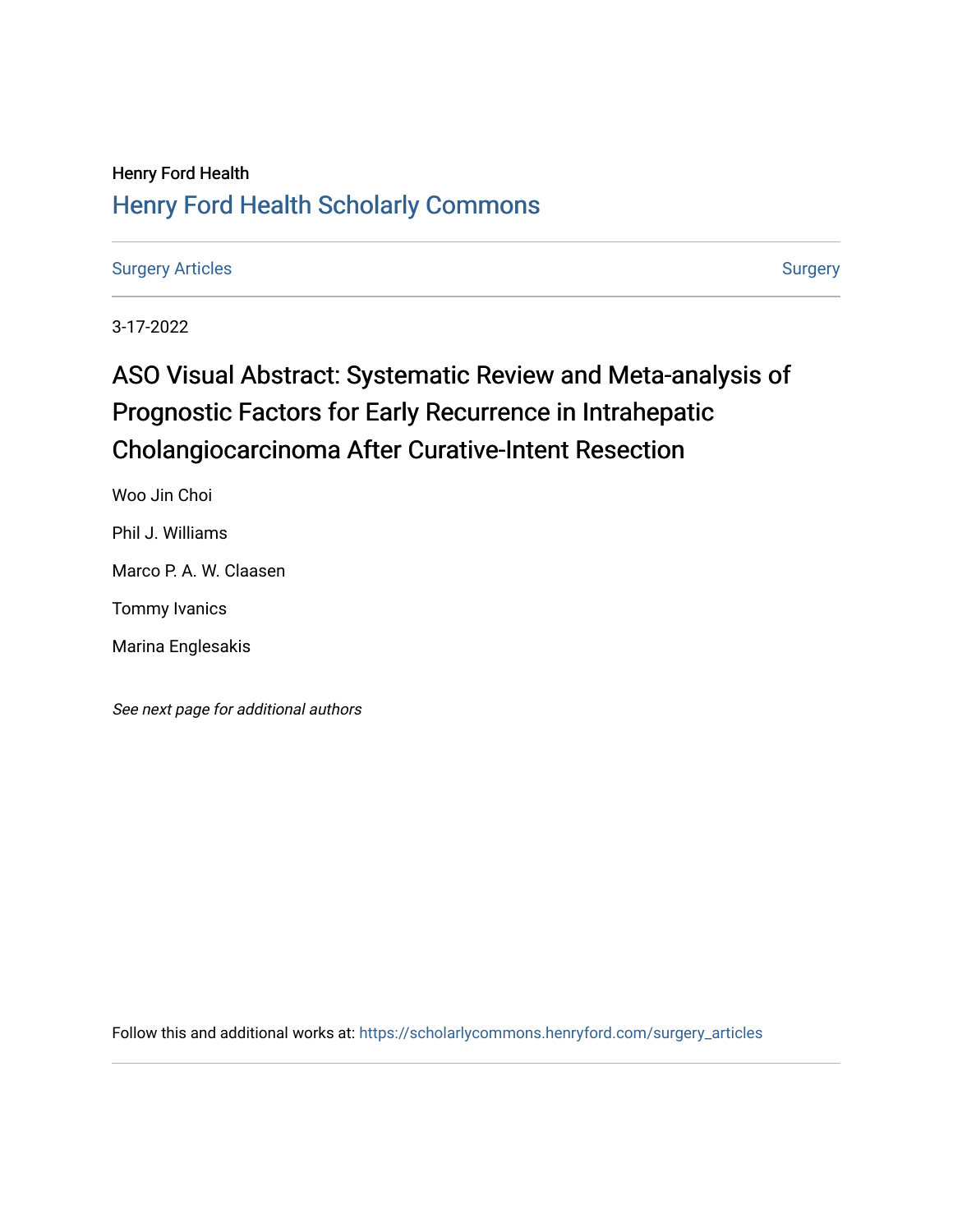### Authors

Woo Jin Choi, Phil J. Williams, Marco P. A. W. Claasen, Tommy Ivanics, Marina Englesakis, Steven Gallinger, Bettina Hansen, and Gonzalo Sapisochin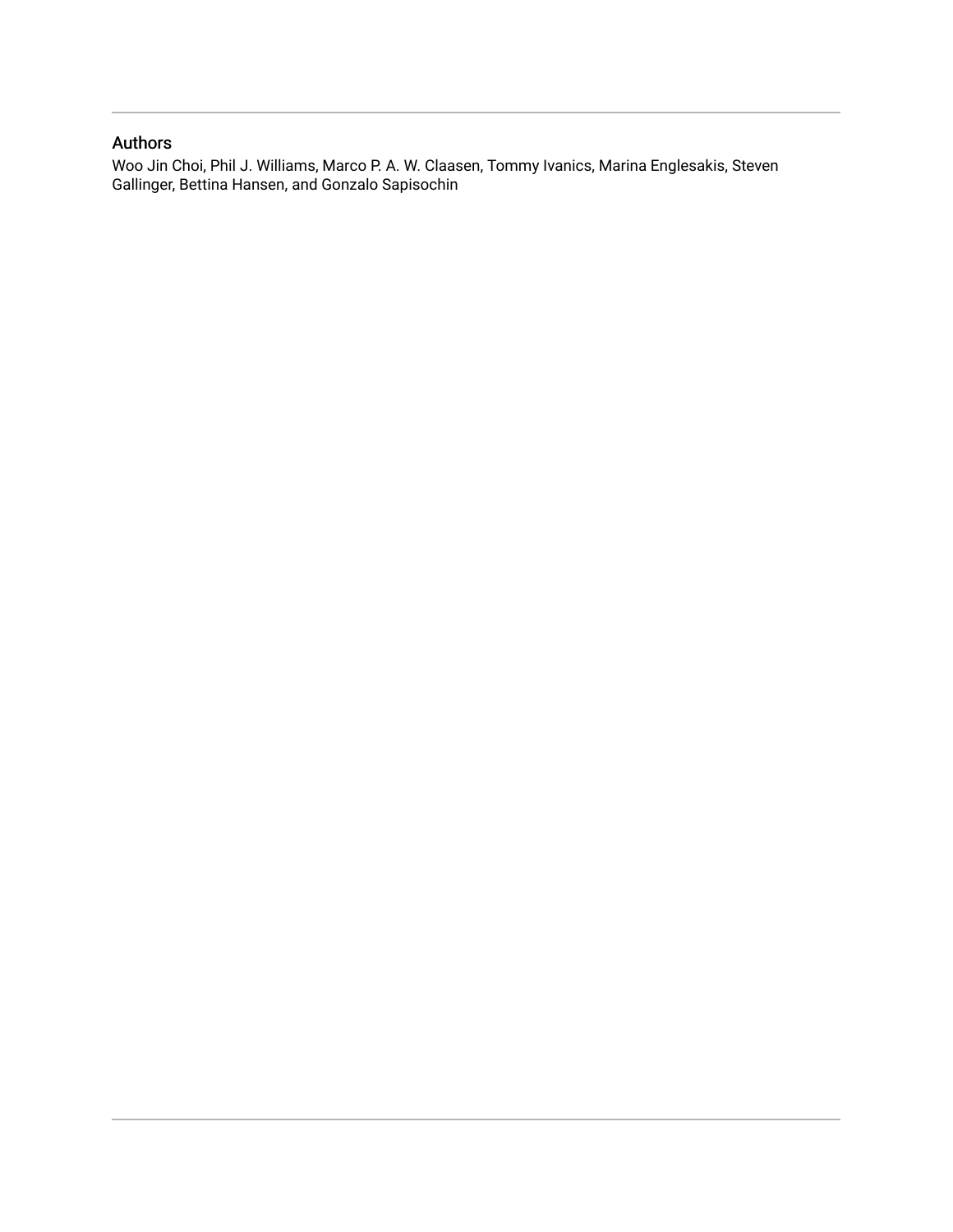#### ASO VISUAL ABSTRACT



## ASO Visual Abstract: Systematic Review and Meta-analysis of Prognostic Factors for Early Recurrence in Intrahepatic Cholangiocarcinoma After Curative-Intent Resection

Woo Jin Choi, MD<sup>1,2</sup>, Phil J. Williams, MD<sup>1</sup>, Marco P. A. W. Claasen, MD<sup>2,3</sup>, Tommy Ivanics, MD<sup>2,4,5</sup>, Marina Englesakis, BA, MLIS $^6$ , Steven Gallinger, MD, MSc $^{1,2}$ , Bettina Hansen, PhD $^7$ , and Gonzalo Sapisochin, MD, PhD, MSc<sup>1,2</sup>

<sup>1</sup>Department of General Surgery, University of Toronto, Toronto, ON, Canada; <sup>2</sup>HPB Surgical Oncology, University Health Network, Toronto, ON, Canada; <sup>3</sup>Department of Surgery, Division of HPB and Transplant Surgery, Erasmus MC Transplant Institute, University Medical Centre Rotterdam, Rotterdam, The Netherlands; <sup>4</sup>Department of Surgery, Henry Ford Hospital, Detroit, MI; <sup>5</sup>Department of Surgical Sciences, Akademiska Sjukhuset, Uppsala University, Uppsala, Sweden; <sup>6</sup>Library and Information Services, University Health Network, Toronto, ON, Canada; <sup>7</sup>Center for Liver Disease, University Health Network, Toronto, ON, Canada

This systematic review and meta-analysis ([https://doi.](https://doi.org/10.1245/s10434-022-11463-x) [org/10.1245/s10434-022-11463-x](https://doi.org/10.1245/s10434-022-11463-x)) summarizes the prognostic factors for early recurrence (within 24 months) and 24-month disease-free survival after curative-intent intrahepatic cholangiocarcinoma resection. These factors could allow for improved surveillance, prognostication, and



 $©$  Society of Surgical Oncology 2022

G. Sapisochin, MD, PhD, MSc e-mail: Gonzalo.sapisochin@uhn.ca treatment decision making for patients with intrahepatic cholangiocarcinoma.